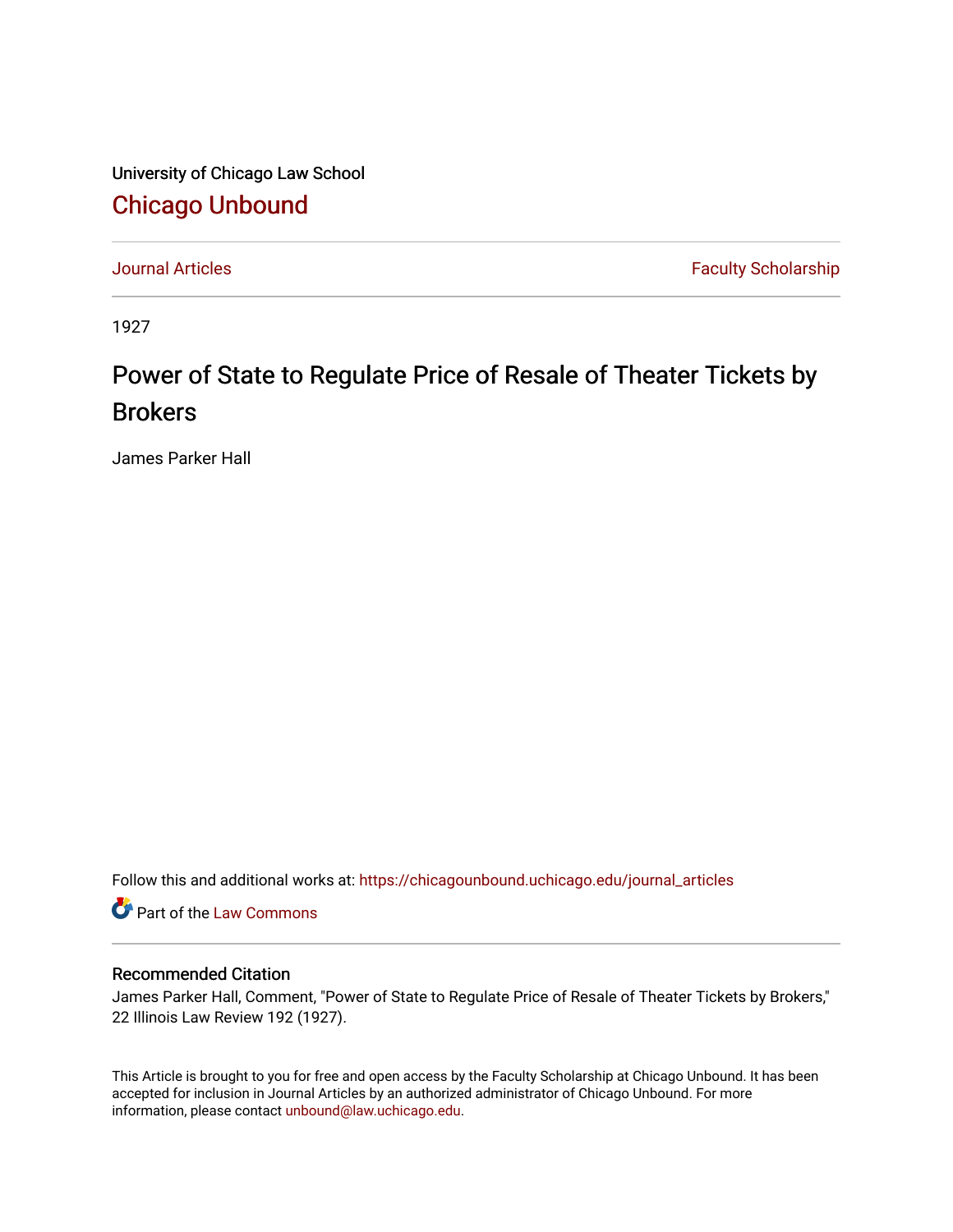In the latter case no actual prejudice is likely to result, because the record is ordinarily accessible, and the pleading has notified the defendant of its importance.

If -no conviction has taken place he will naturally deny it on cross-examination. If there has been some sort of conviction in fact, but legally defective, as for want of jurisdiction, or insufficiency of the charge to state the necessary offense, or from a failure to enter the judgment as not infrequently happens on a plea of guilty in an inferior court, the defendant is in a position to produce the record itself and thus disclose the legal objection. In case of documents of which the defendant has no notice or warning, and which he may not be able to obtain in the midst of a trial, a crossexamination may be manifestly unfair and prejudicial. He may be forced to make general admissions as to the contents and effect of documents when he is in no position to correct erroneous impressions or raise legal objections by producing the instrument itself.

If the rule is strictly confined to situations like that in the principal case, there is no great practical objection. On the other hand there is no positive reason for breaking in on the general rule, because the prosecution ought to be prepared to produce the record alleged in the information. And our law of evidence is complicated enough without making unnecessary exceptions. If the exception is not strictly confined it leads to all the objections which the best evidence rule was designed to prevent.

## E. W. HINTON.

CONSTITUTIONAL LAW-DUE PROCESS-POWER OF **STATE** TO REGULATE PRICE OF RESALE OF THEATRE TICKETS BY BROKERS.-[United States] In *Tyson & Bros.-United Theatre Ticket Offices, Inc. v. Banton"* the federal Supreme Court has just decided a question of much interest to theatre-goers of our larger cities. A New York statute<sup>2</sup> required a license from those engaged in the business of reselling theatre tickets, and criminally forbade a charge of more than fifty cents a ticket **by** licensees for this service. It was admitted that this price afforded a reasonable return for the service. Plaintiff, a corporation engaged in the business of reselling in New York City yearly about 300,000 theatre tickets out of a total of about 2,000,000 thus resold, sought an injunction in the local federal district court against the enforcement of this law **by** the local state district attorney. From a decree denying this, plaintiff appealed and secured a reversal in his favor **by** a five to four decision of the Supreme Court.

The opinion of the majority **by** Mr. justice Sutherland proceeds chiefly upon the ground that the price at which theatres sell tickets cannot be regulated for lack either of an historical sanction (such as exists for inns, carriers, and grist mills) or of a sufficient public necessity for it-if the price of food and of rents can be limited

**<sup>1. (1927)</sup>** 47 Sup. Ct. **426. 2.** New York Laws **1922** ch. **590** secs. **167, 168. 172.**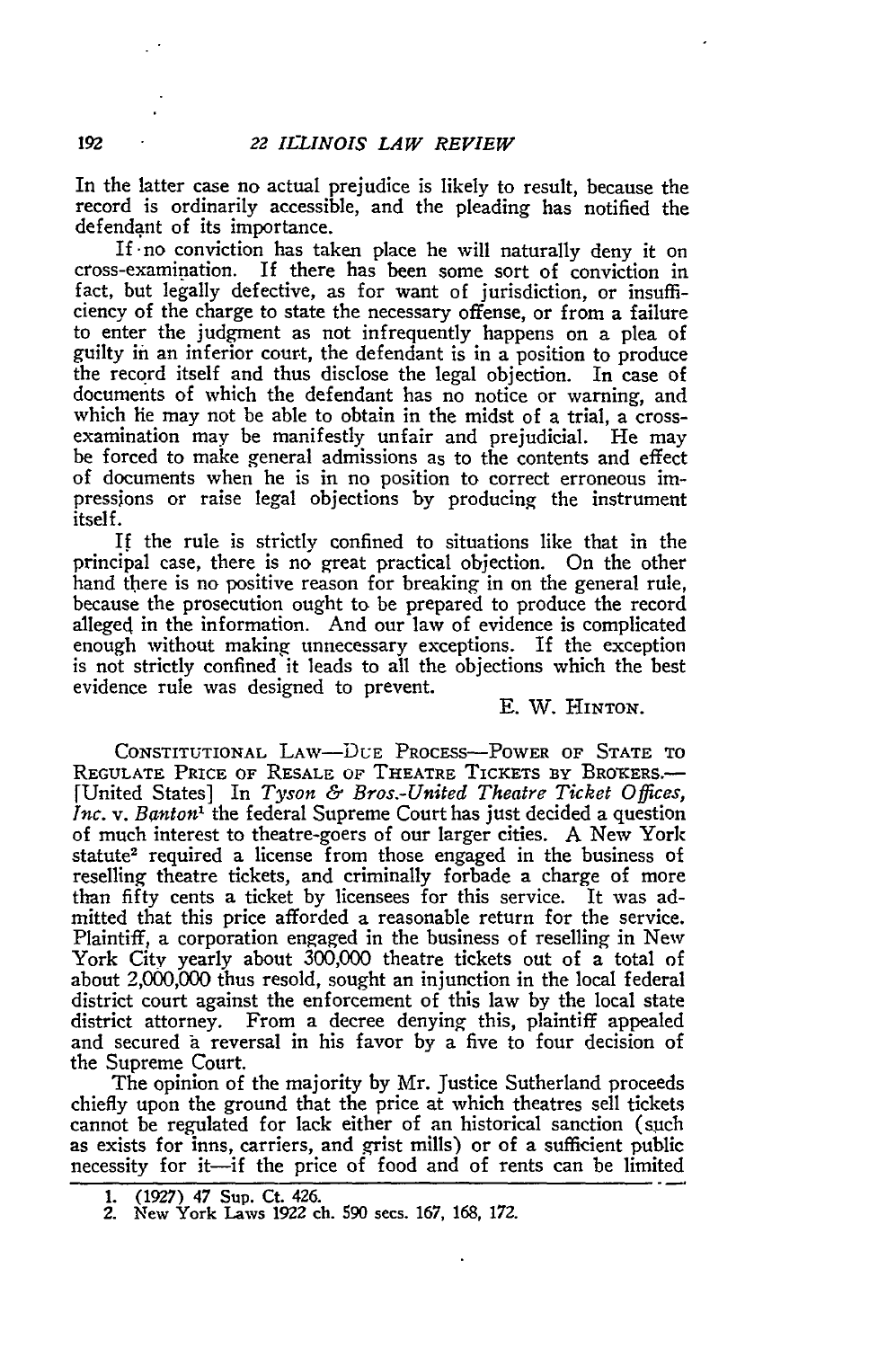only in emergencies, a fortiori is this true of amusements; and that the power to regulate the resale price of tickets depends upon the same considerations. Dissenting opinions by Justices Stone and Sanford, concurred in by Justices Holmes and Brandeis, emphasize the fact that the question is not of the power to regulate the price at which theatre owners may originally sell tickets, but to regulate the price brokers may charge for their services intermediate between the producer and the customer, well compared by Mr. Justice Sanford to the elevator services between producers and consumers of grain, permitted to be regulated as to price in *Munn v. Il1inois3* quite apart from any suggestion that this was dependent upon the power to regulate the sale price of the grain itself. To the writer this seems the preferable analysis of the matter. The facts showed that the ticket brokers of New York subscribed regularly in advance of each production for all of the best seats in the first-class theatres of New York for a period of eight weeks, these advance sales operating in favor of the producers as an insurance against the losses on unsuccessful plays, and giving to the brokers a virtual monopoly of the seats thus purchased which enabled them to make excessive profits from resales to the public. About 25% of unsold tickets could be returned to the theatres. The "brokers" were thus partly true brokers and partly outright purchasers of the tickets, but their position was essentially that of middlemen, occupying a position of marked economic advantage with regard to the ticket-buying public on account of this arrangement with the theatre owners. Considering this difference in function between brokers and producers, it does not seem unreasonable to regulate the charge of the broker for his services, even though admitting that perhaps the producer's price could not be limited.

The principles suggested by Mr. Justice Stone as governing statutory price regulation are also more satisfactory generalizations than those usually attempted. He says:

"The phrase 'business affected with a public interest' seems to me to be too vague and illusory to carry us very far on the way to a solution. . **.** . It is difficult to use the phrase free of its connotations of legal consequences, and hence, when used as a basis of judicial decision, to avoid begging the question to be decided. **.**

"The constitutional theory that prices normally may not be regulated rests upon the assumption that the public interests and private right are both adequately protected when there is 'free' competition between buyers and sellers, and that, in such a state of economic society, the interference with so important an incident of the ownership of private property as price fixing is not justified, and hence is a taking of property without due process of law.

"Statutory regulation of price is commonly directed toward the prevention of exorbitant demands of buyers or sellers. An examination of the decisions of this court in which price regulation has been upheld will disclose that the element common to all is the existence of a

<sup>3. (1876) 94</sup> U. S. 113.